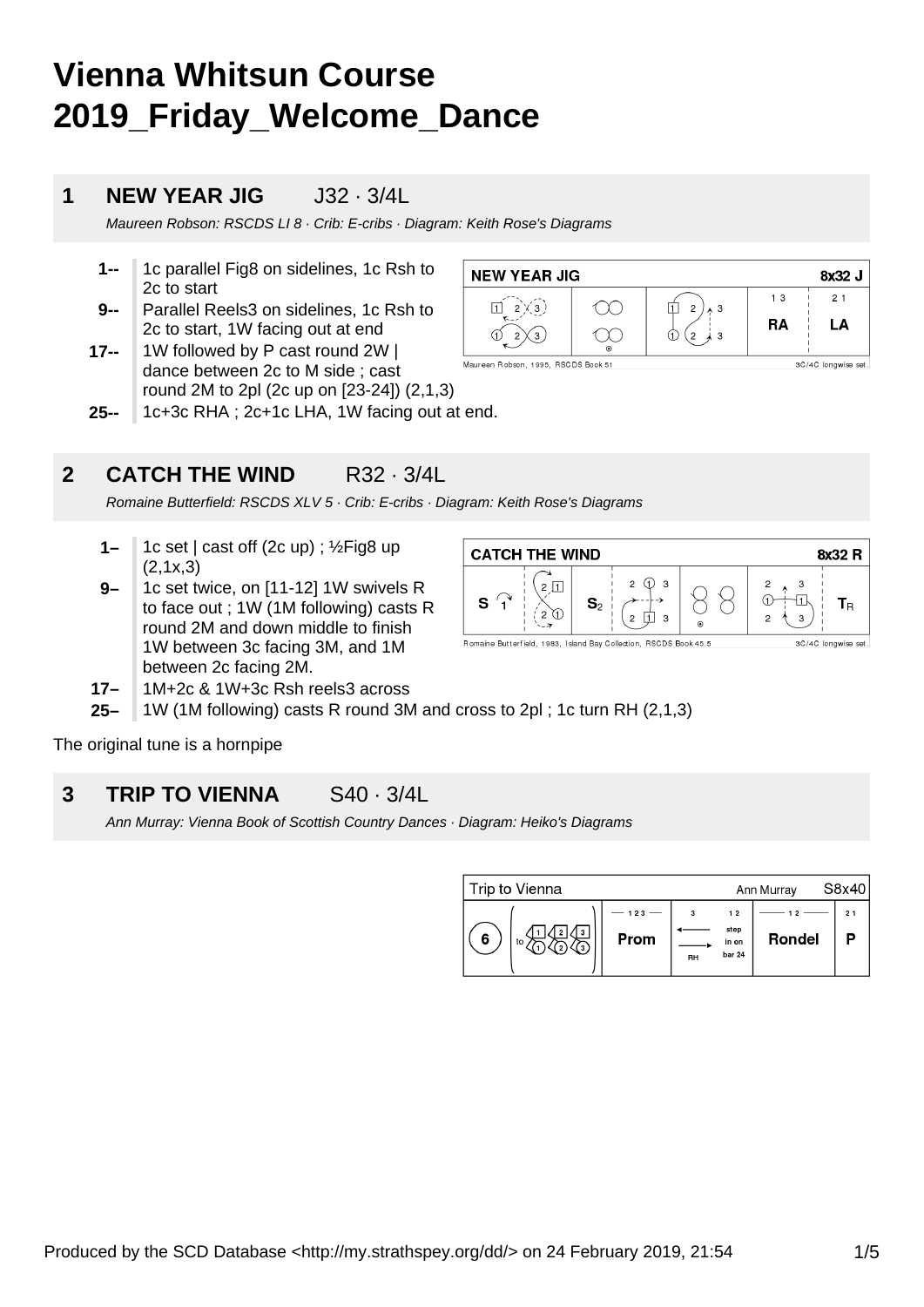# **4 THE ABBOT OF UNREASON** J32 · 3/4L

Milton Levy: The Tin Woodman and Other Dances · Crib: E-cribs · Diagram: Keith Rose's Diagrams

- **1–** 1c dance down (2c up) ; 1M turns below 1W, who passes under his arm, dance up to 2plx BtoB in the middle
- **9–** Set as in DTr | turn 1cnr RH ; set as in DTr | turn 2cnr LH
- **17–** Reels3 on opp. sides, Rsh to 1cnr, at end 1c dance straight to (2,1,3)



**25–** All Set one PdB on R foot, circle6 L ; 1 PdB on L foot, circle6 R (2,1,3)

#### **5 MILTON'S WELCOME** R32 · 3/4L

John Bayly: RSCDS XXXIII 8 · Crib: E-cribs · Diagram: Keith Rose's Diagrams

- **1–** 1c+2c+3c set | cross RH ; Set | 1c+3c turn P RH ¾ **while**{} 2c cross RH to 2pl
- **9–** 1c+3c Reel4 on the midline, at the end 1W+3M take LH in passing and begin to turn **while**{} 1M+3W return to places

| <b>MILTON'S WELCOME</b><br>8x32 R                        |    |    |                       |          |     |    |
|----------------------------------------------------------|----|----|-----------------------|----------|-----|----|
| 1 2 3                                                    | 2x | 3x | $(1) - 11$ $(3) - 13$ | $\sim$ 3 | 123 | 12 |
| S $X_R$ S $T_{R_A^3}$ $X_R$ $T_{R_A^3}$                  |    |    |                       | З        |     | P  |
| John Bayly, 1974, RSCDS Book 33.8<br>3C/4C longwise set. |    |    |                       |          |     |    |

- **25– 17–** 1W+3M turn to face own sides | both cast L (1W round 2W and 3M round 2M) to own places ; 1c+2c+3c turn LH into: 1c+2c Poussette. (2,1,3)
- 

### **6 GEBURTSTAG IN WIEN** S32 · 3/4L

David I Hall · Crib: E-cribs · Diagram: Heiko's Diagrams

- **1--** All set | cross RH ; Circle4 L ½ (3,2,1)
- **9--** 2c+1c The Knot (3,1,2)
- **17--** 3C S&Link ; all set in lines3 across | 2c & 3c set **as** 1c Petronella Turn to 2pl (2,1,3)
- **25--** 2c+1c Poussette



## **7 PELORUS JACK** J32 · 3/4L

Barry Skelton: RSCDS XLI 1 · Crib: E-cribs · Diagram: Keith Rose's Diagrams

- **1–** 1c cross RH, cast (2c up) ; 1c+3c RHA, finish 1M facing 1cnr, 1W behind him
- **9–** 1c in tandem +1cnrs ½ diagonal Reel3, Rsh to 3W (1M & 1W loop R singly for lead change, so 1W now leads P) ; ½ diagonal Reel3, Rsh to 2W (+ lead change)
- **17–** Continue pattern twice
- **25–** 2c+1c LHA ; 1c turn LH ½ | all set (2,1,3)

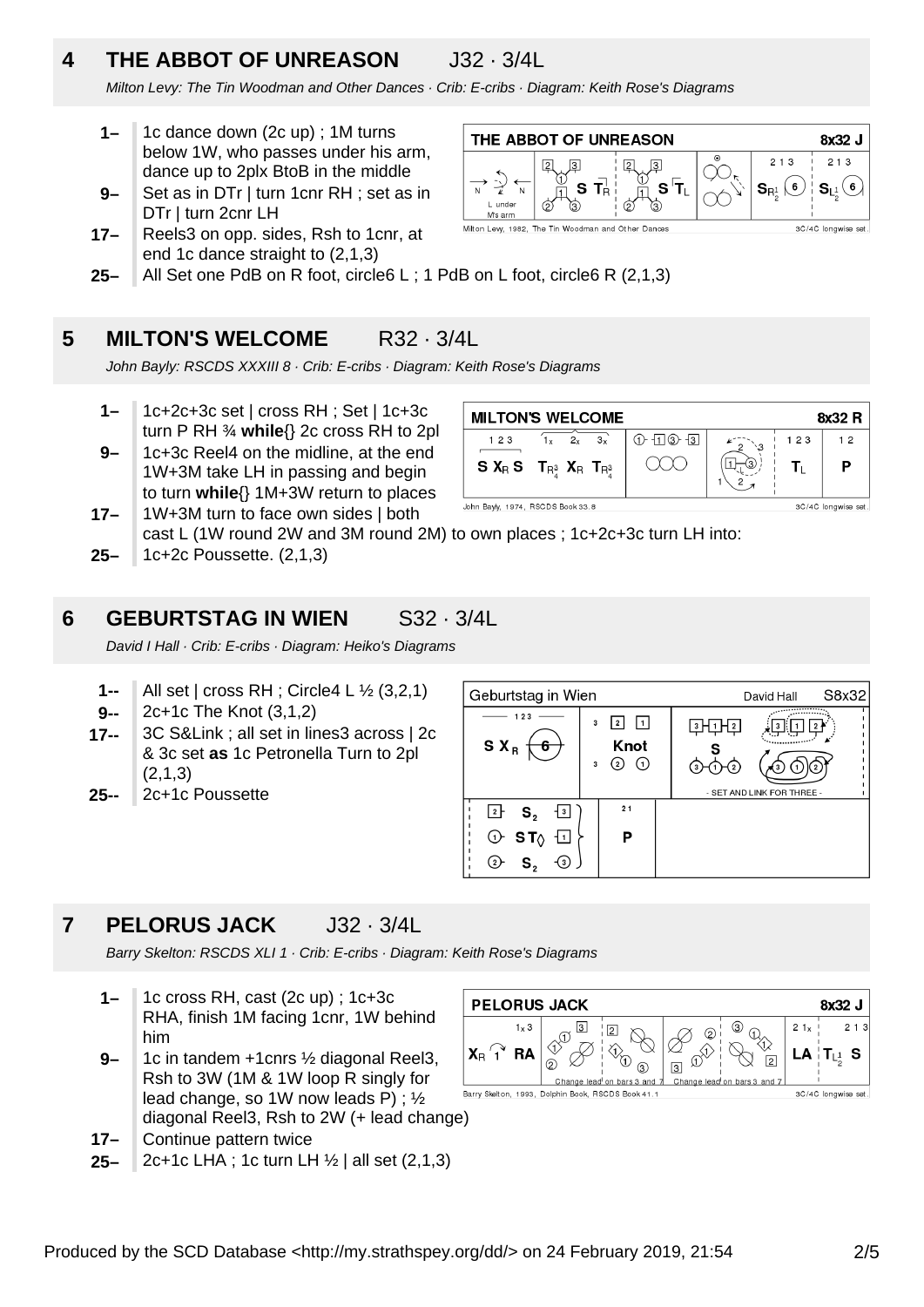# **8 PROGRAMME ITEM – Interval**

#### **9 J. B. MILNE** R32 · 3/4L

Hugh Foss: Angus Fitchet Scottish Dance Album · Crib: E-cribs · Diagram: Keith Rose's Diagrams

- **1–** 1M+2W set advancing and turn RH ; 1W+2M repeat
- **9–** 1c set advancing | turn BH and open upwards ; cast off one (2c up), Petronella Turn to: 1M between 3c and 1W between 2c
- **17–** 1c set, turn ¾ RH, set, turn ¾ RH, **while**{8} 2c+3c pass RH on the sides, set, cross RH, set
- J. B. MILNE 8x32 R  $\Box$  $\sqrt{2}$  $\overline{2}$  $\overline{3}$  $S \uparrow T_{B}$  $S \uparrow T_R$  $S_{\uparrow}$  T<sub>B</sub>  $\hat{I}^{\uparrow}$  $\mathbf{T}_{\odot}$  $X_{\mathbb{R}}$  S  $ST_{R^3}$  $\odot$  $\odot$  $\odot$  $\circled{2}$  $^{\circ}$  $\circled{3}$  $1<sub>v</sub>$  $32$  $213$  $\circled{3}$  $\circled{2}$  $\Box$   $\mathbf{X}_{\mathrm{B}}$  $\mathbb G$  $X_{R}S$ S X<sub>R</sub> S S T $_{R^3}$  $X_{R}S$  $\overline{3}$  $\overline{2}$ 面、面 Hugh Foss, 1954, Angus Fitchet S D Album 3C/4C longwise set
- **25–** 1c set, pass RH, cast R into 2pl, **while**  $\{6\}$  2c+3c pass RH on the sides, set; cross RH | all set. (2,1,3)

In 17-32, the corners traditionally set one bar to the person you just passed, then one bar to the next person to pass. In a variant for [19-24] 1c turns BH in PdB.

#### **10 TRIBUTE TO THE BORDERS** J32 · 3/4L

Roy Goldring: The Leaflet Dances with Music · Crib: E-cribs · Diagram: Keith Rose's Diagrams

- **1–** 1c cross RH | cast (2c up) ; turn 1¼ RH to promhold facing M side
- **9–** 1c Rsh ½Reel3 with 2M+3M ; Rsh ½Reel3 with 3W+2W, 1c finish in centre facing 3W (now in 1W pl)
- Roy Goldring, 1979, RSCDS Leaflet 11 1c set to 3W pulling Rsh back | set to **17–** 2W ; set to 2M | 1c set to 3M **while**{2} 3c+2c set advancing into
- **25–** 3c+1c+2c Allemande

**11 ARGYLL STRATHSPEY** S32 · 3/4L

Roy Goldring: RSCDS XXXV 3 · Crib: E-cribs · Diagram: Keith Rose's Diagrams

- **1–** 1c+2c+3c ½ RH turn and remain in middle, swivel R and dance out to opposite side ; repeat, to own places
- **9–** 1c+2c+3c Circle6 and back, 1c & 3c finish facing down / up the middle
- **17–** 1c+3c R&L up / down, to own places
- **25–** 1c+2c Tournée.



**TRIBUTE TO THE BORDERS** 8x32 J  $312$  $\sqrt{3}$ Œ A  $T_{B1<sup>1</sup>}$ つ বি  $\odot$ S S S S 3C/4C longwise set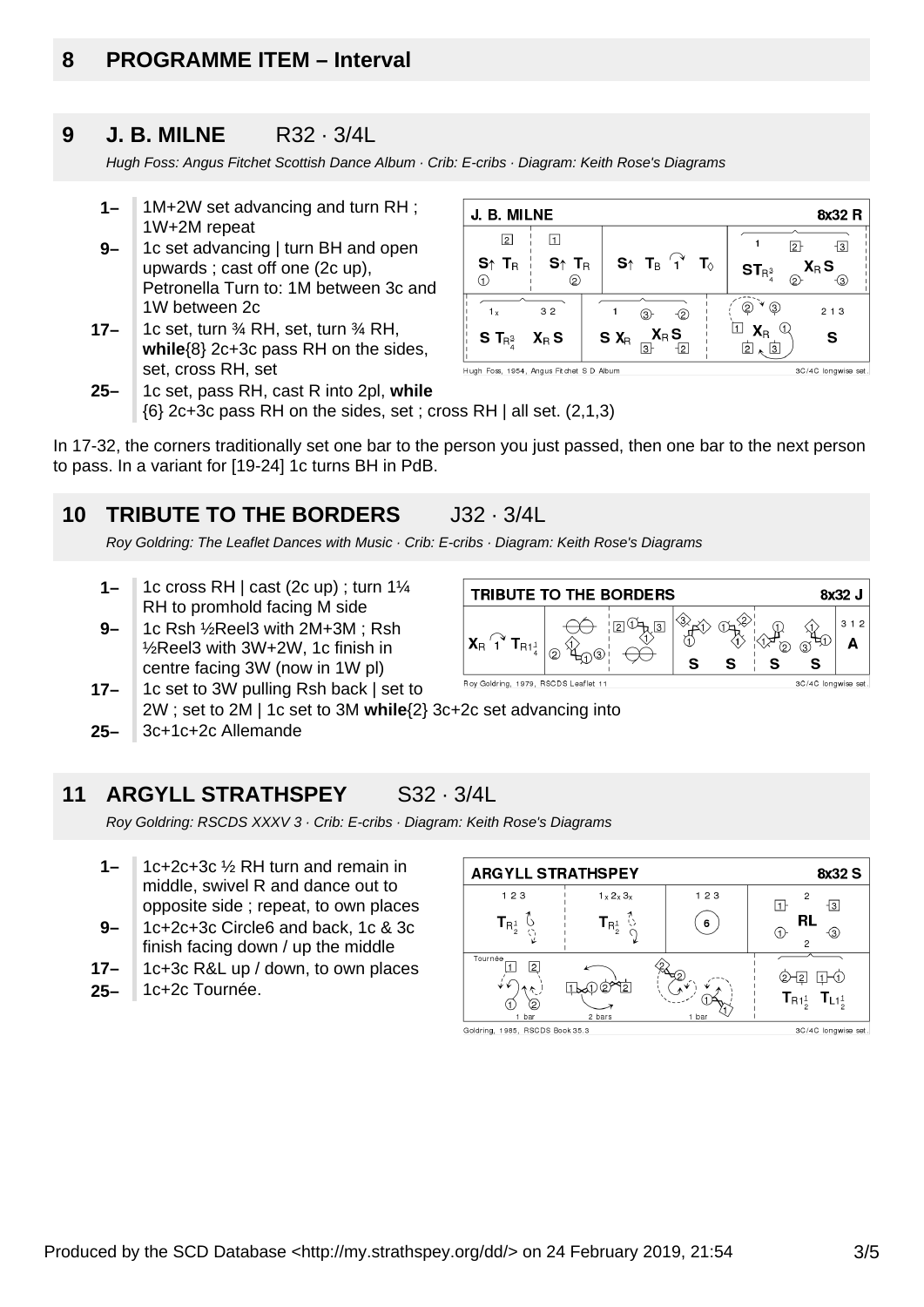# **12 THE PIPER AND THE PENGUIN** R88 · 4S

Roy Goldring: The Scotia Suite of Scottish Country Dances · Crib: E-cribs · Diagram: Keith Rose's Diagrams

- **1-16** All W dance Rsh round cnr ; RHA in middle ; Lsh round P ; LHA in middle, to places
- **17-32** All M dance Rsh round P ; RHA in middle ; Lsh round cnr ; LHA in middle, to places
- **33-48** 1c+3c turn RH 1¼ ; 1M & 3M (W following) dance between couple on the R and cast clw to places ; 1c+3c R&L
- **49-64** 2c+4c repeat
- **65–** All W dance into middle, swivel R and dance through own place clw half way round set



- **73–** All M dance into middle, swivel L and dance through own place cclw half way round set
- **81–** All turn P RH 1¼ ; promenade cclw half way round set, to own places

### **13 QUARRIES' JIG** J32 · 3/4L

Kent W Smith: RSCDS XXXVI 3 · Crib: E-cribs · Diagram: Keith Rose's Diagrams

- **1–** 1c set | cast (2c up) ; ½ Fig8 Lsh round 1cnr (2,1x,3)
- **9–** 1M+2c and 1W+3c Lsh Reels3 across, at end 1c LH turn to face 1cnrs
- **17–** 1c+1cnrs change places RH **while{2}** 2cnrs set | centre dancers change



places LH **while{2}** the others chase clw one position ; repeat from new positions

**25–** Repeat from new positions, but to finish 1c turn LH to 2plx ; 2c+1c+3c set | 1c cross RH.

### **14 EVERYTHING STOPS FOR TEA** S32 · 3/4L

Ronald Mackey · Crib: E-cribs · Diagram: Keith Rose's Diagrams

- **1–** 2c, 1c following, lead down {3}, and up, 1c leading {3} | 1c cast (to 2,1,3)
- **9–** G-Chain (2c cross to start)
- **17–** 1c ½ Fig8 down (cross RH) , repeat up
- **25–** Teapots R and L

| <b>EVERYTHING STOPS FOR TEA</b><br>8x32 S |                   |  |  |                      |             |  |
|-------------------------------------------|-------------------|--|--|----------------------|-------------|--|
| 12, 12                                    | 2                 |  |  | $2\sqrt{1} \sqrt{3}$ | $2(1)$ 11 3 |  |
|                                           | <b>CHAIN</b><br>2 |  |  | RA                   | LA.         |  |

Ronald Mackey, 2005, http://www.strathspey.org/lists/strathspey%40strathspey.org/t/403408C/4C longwise set.